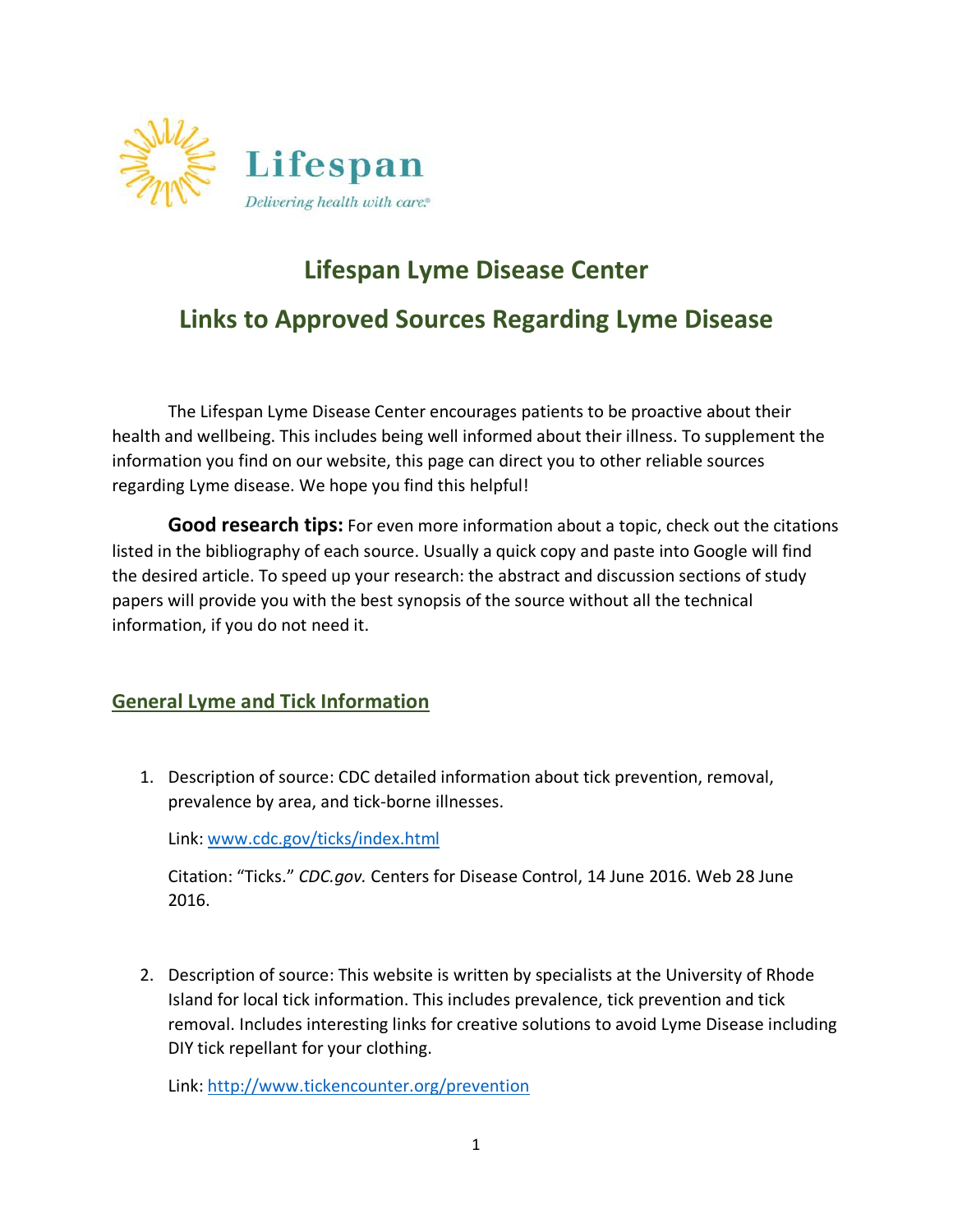Citation: "Prevention." *Tickencounter.org.* University of Rhode Island, 2016. Web. 28 June 2016.

3. Description of source: This study analyzed 361 journal articles in depth to formulate a comprehensive review about tickborne illnesses.

Link: https:///jamanetwork.com/journals/jama/fullarticle/2516719

Citation: Sanchez, E, Vannier, E, Wormser GP, Hu LT. Diagnosis, Treatment, and Prevention of Lyme Disease, Human Granulocytic Anaplasmosis, and Babesiosis: A Review. (2016) *JAMA.* 315(16):1767-77. Doi:10.1001/jama.2016.2884.

## **Testing for Lyme Disease**

4. Description of source: CDC explaining Lyme testing procedures (mainly two-tiered testing) and result analysis. Also list tests NOT recommended by the CDC.

Link:<http://www.cdc.gov/lyme/diagnosistesting/index.html>

Citation: "Diagnosis and Testing." *CDC.gov.* Center for Disease Control, n.d. Web. 8 July 2016

5. Description of source: A study describing findings that explain why Lyme testing after antibiotic treatment is not accurate.

Link: <http://www.ncbi.nlm.nih.gov/pmc/articles/PMC3592055/>

Citation: Iyer R, Mukherjee P, Wang K, Simons J, Wormser GP, Schwartz I. "Detection of Borrelia Burgdorferi Nucleic Acids after Antibiotic Treatment does not confirm viability." *J Clin Microbiol.* (2013). Mar; 51(3):857-62. Doi: 10.1128/JCM.0785-12.

6. Description of source: A study concludes that using metabolic biosignatures to detect early Lyme disease may be more sensitive and specific than two-tier testing.

Link: https:/[/www.ncbi.nlm.nih.gov/pmc/articles/PMC4810808/](http://www.ncbi.nlm.nih.gov/pmc/articles/PMC4810808/)

Citation: Molins CR, Ashton LV, Wormser GP, Hess AM, Delorey MJ, Mahapatra S, Schriefer ME, Belisle JT. "Development of a Metabolic Biosignature for Detection of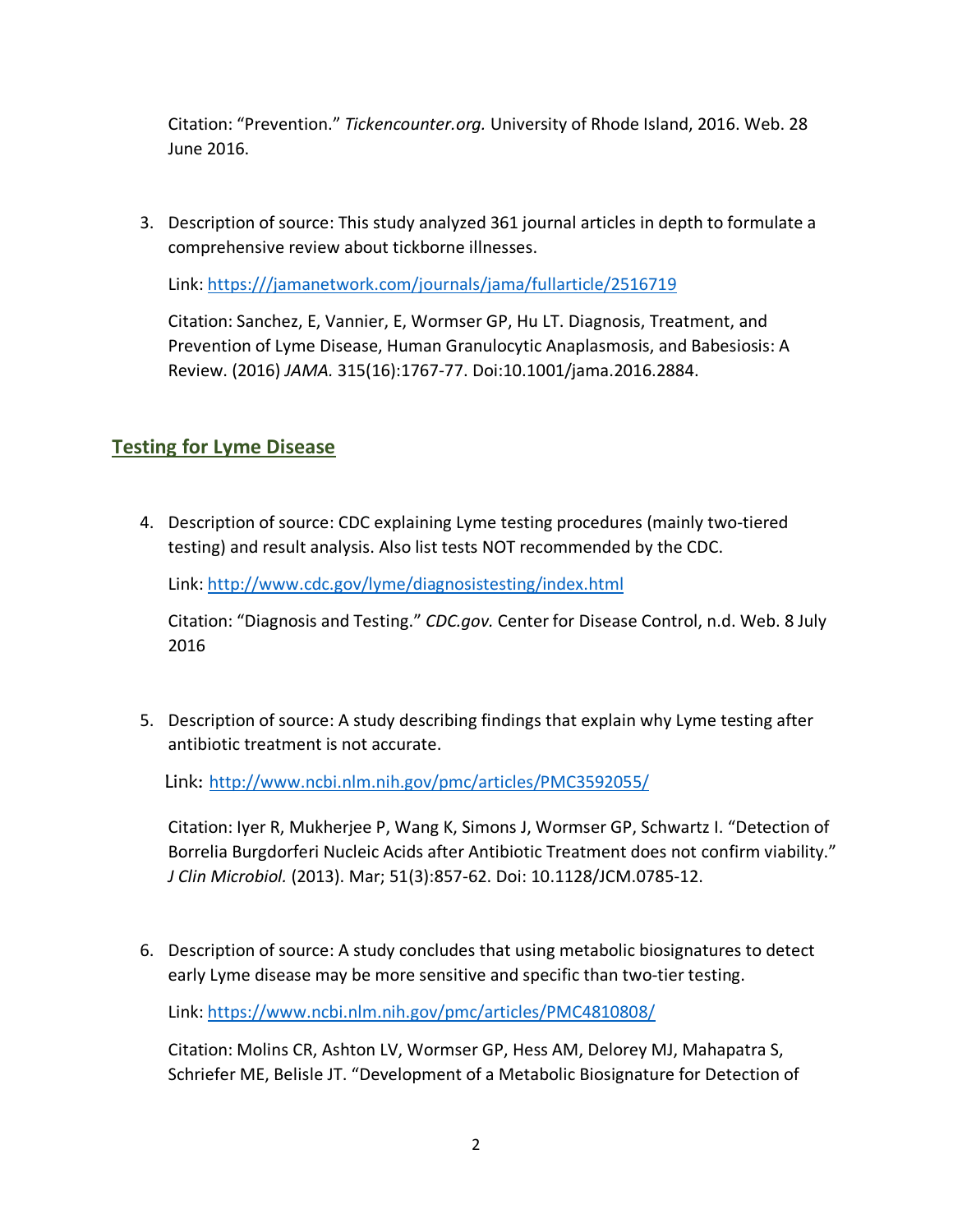Early Lyme Disease." *Clin Infect Dis.* (2015) Jun 15; 60(12): 1767-75. Doi: 10.1093/cid/civ185.

7. Description of source: Detailed Mayo Clinic analysis of Lyme testing using the two-tiered method. Includes specific procedural details from the lab and how to interpret results of testing.

Link: https:/[/www.mayomedicallaboratories.com/test](http://www.mayomedicallaboratories.com/test-catalog/Clinical%2Band%2BInterpretive/9129)[catalog/Clinical+and+Interpretive/9129](http://www.mayomedicallaboratories.com/test-catalog/Clinical%2Band%2BInterpretive/9129)

Citation: "Test ID: LYME: Lyme Disease Serology, Serum." *Mayomedicallabratories.com.*  Mayo Clinic, n.d. Web. 18 July 2016.

## **Taking Doxycycline**

8. Description of source: Taking antibiotics such as Doxycycline can leave patients susceptible to an infection called C. difficile. The Mayo clinic describes the illness and how to prevent and treat it.

Link: https:/[/www.mayoclinic.org/diseases-conditions/c-difficile/symptoms-causes/syc-](http://www.mayoclinic.org/diseases-conditions/c-difficile/symptoms-causes/syc-)20351691

Citation: "C. Difficile infection." *Mayoclinic.org.* Mayo Clinic, n.d. Web 11 July 2016.

9. Description of source: Detailed information listing what you need to know about taking Doxycycline.

Link: https://medlineplus.gov/druginfo/meds/a682063.html

Citation: "Doxycycline: MedlinePlus Drug Information." *Medlineplus.gov.* NIH, 1 Sept 2010. Web. 06 Aug. 2016.

10. Description of source: Study demonstrates how taking antibiotics for longer than a few weeks does not prove more effective than a placebo control group. In fact, patients taking long term antibiotics were sicker because of antibiotic side effects.

Link: https:/[/www.healio.com/infectious-disease/emerging-diseases/news/in-the](http://www.healio.com/infectious-disease/emerging-diseases/news/in-the-)journals/%7ba31ca3f8-07c3-4684-a57f-85a3daad76e9%7d/longer-therapy-shows-no-addedbenefit-for-persistent-lyme-disease-symptoms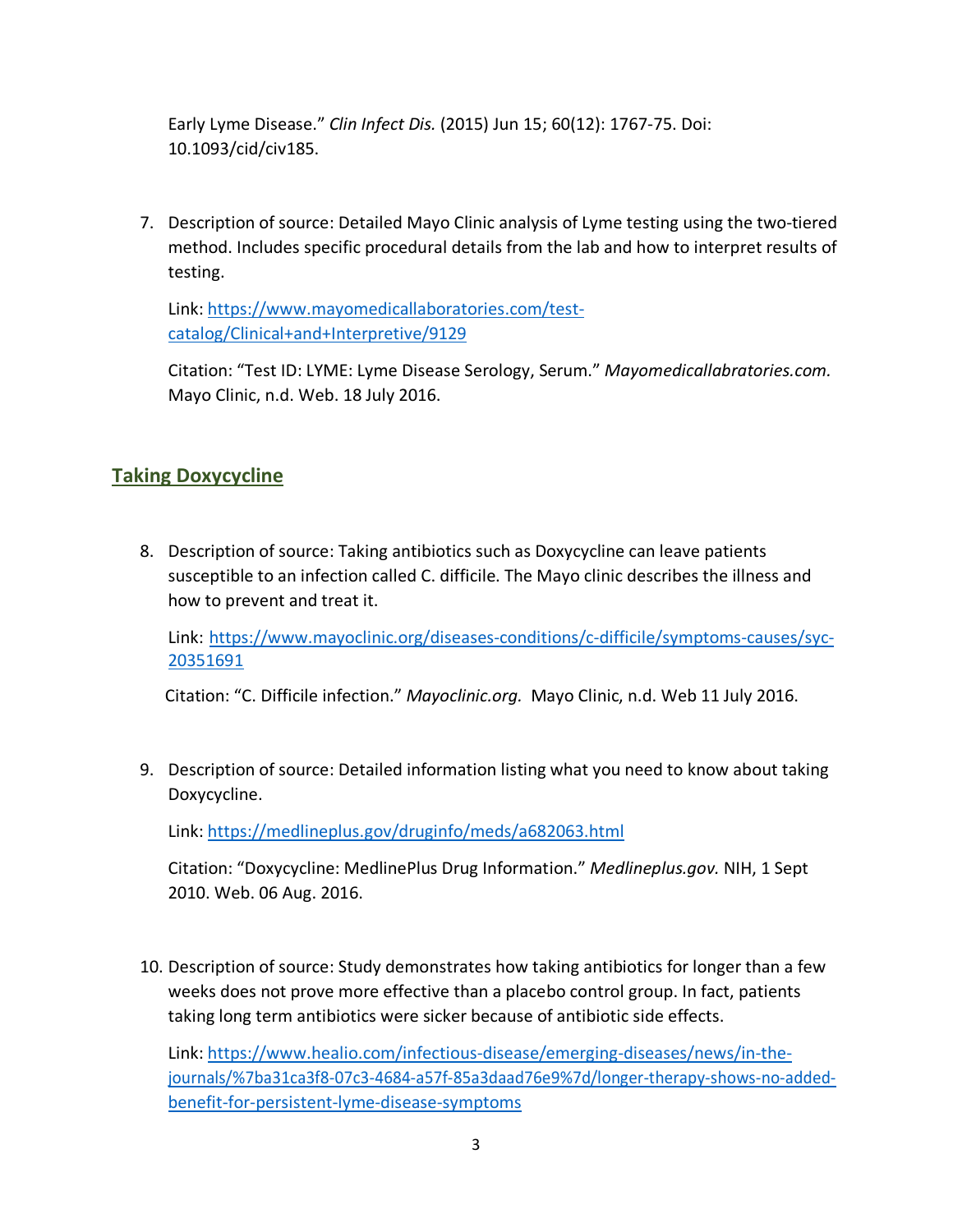Citation: Berende A, Ter Hofstede HUM, van Middendorp H. "Longer Therapy shows no added benefit for persist Lyme disease symptoms." *Healio.com.* Healio, Mar. Web 27 July 2016.

### **Misconceptions about Lyme Explained**

11. Description of source: Describes the controversy surrounding long term Lyme symptoms. Explains how long-term symptoms can be used as evidence for misguided perceptions about Lyme.

Link: https:/[/www.ncbi.nlm.nih.gov/pmc/articles/PMC4440423/pdf/IDR-8-119.pdf](http://www.ncbi.nlm.nih.gov/pmc/articles/PMC4440423/pdf/IDR-8-119.pdf)

Citation: Halperin JJ. "Chronic Lyme disease: Misconceptions and challenged for patient management." *Infect Drug Resist.* (2015) May 15; 18:119-28. Doi: 10.2147/IDR.S66739.

12. Description of source: Editorial commentary about how non-pharmaceutical methods can help alleviate post Lyme symptoms. Discusses drawbacks of treating with long-term antibiotics.

Link: <http://cid.oxfordjournals.org/content/early/2015/04/06/cid.civ187.full>

Citation: Steere AC, Arvikar SL. "Editorial commentary: What constitutes appropriate treatment of post-Lyme disease symptoms and other pain and fatigue syndromes?" *Clin Infect Dis.* (2015) Jun 15; 60(12): 1783-5. Doi: 10.1093/cid/civ187.

13. Description of source: This study analyzed the websites of facilities that advocate for alternative treatment of Lyme disease. Describes the most common alternative therapies and why they may not be scientifically validated. Discusses the reasons for so many alternative options available on the internet.

Link: https:/[/www.ncbi.nlm.nih.gov/pmc/articles/PMC4490322/pdf/civ186.pdf](http://www.ncbi.nlm.nih.gov/pmc/articles/PMC4490322/pdf/civ186.pdf)

Citation: Lantos PM, Shapiro ED, Auwaerter PG, Baker PJ, Halpern JJ, McSweegn E, Wormser GP. "Unorthodox alternative therapies marketed to treat Lyme disease." *Clin Infect Dis.* (2015) Jun 15; 60(12): 1776-82. Doi: 10.1093/cid/civ186.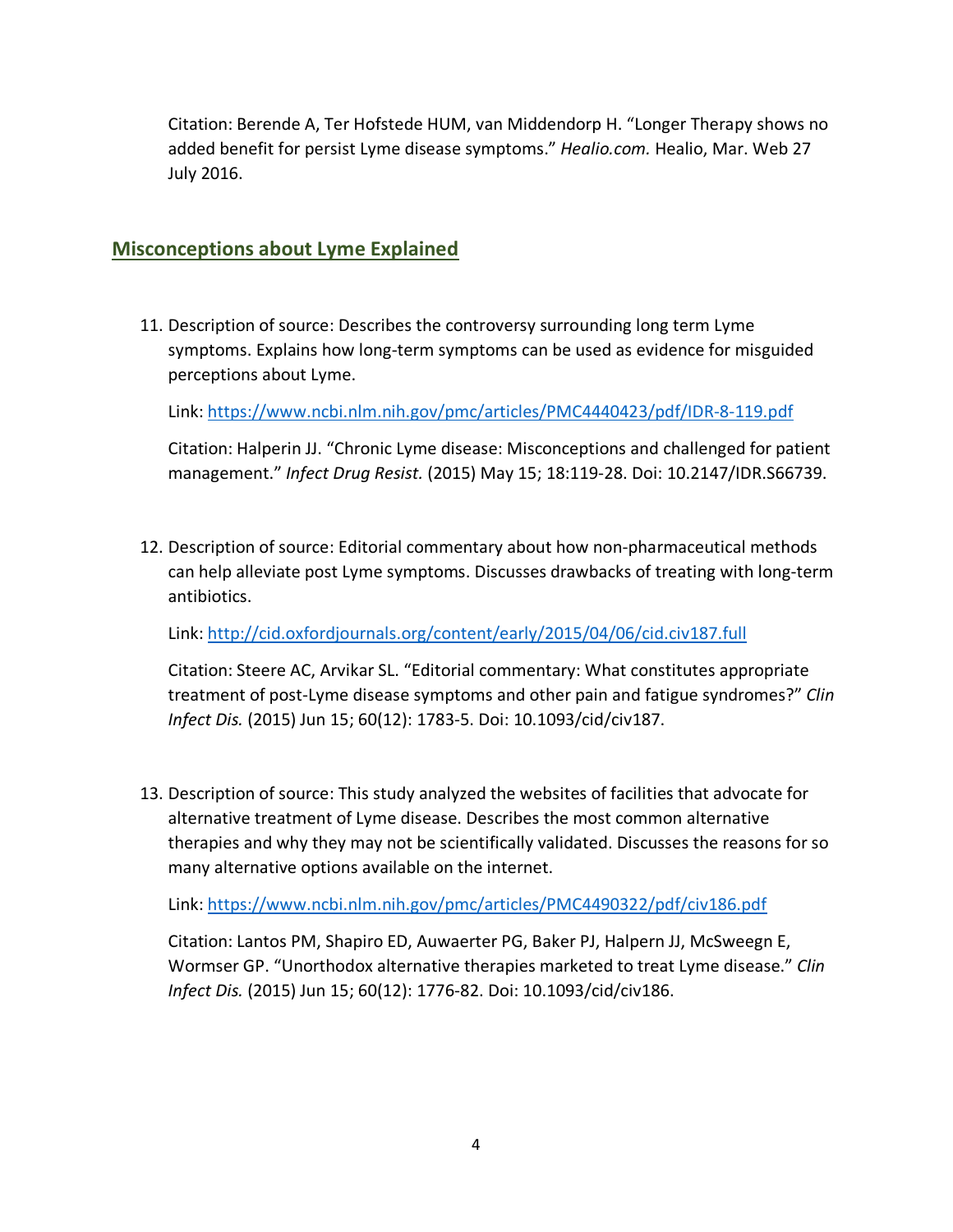14. Description of source: Analysis of two studies that conclude with no evidence for persistent infection with *B. Burgdorferi* but confirmed a re-infection with Lyme (two separate incidences, not one persistent infection).

Link: <http://www.ncbi.nlm.nih.gov/pmc/articles/PMC4311275/>

Citation: Shapiro ED. "Repeat or persistent Lyme disease: persistent, recrudescence or reinfection with Borrelia Burgdorferi?" *F1000Prime Rep.* (2015) Jan 5; 7:11.

### **General Wellness Sources**

15. Description of source: Study shows that Lyme patients live healthier lives in the long run, than people who have never had Lyme. Also describes the increased incidences of Lyme disease within the last few years.

Link: <http://www.healio.com/rheumatology/infection/news/online/%7Bc7e19499-c8cb->4ec2-b1f7-e4e45a4772f6%7D/lyme-patients-report-higher-qol-over-time-than-generalpopulation

Citation: Wills AB, Eisen RJ. "Lyme Patients Report Higher QOL (Quality of Life) over Time than General Population." *Healio.com.* Healio, 6 Apr. 2016. Web. 27 July 2016.

16. Description of source: Information about the Newport Hospital Sleep clinic and their contact information, if you feel your sleeping troubles warrant medical investigation.

Link: https:/[/www.lifespan.org/centers-services/sleep-disorders-center](http://www.lifespan.org/centers-services/sleep-disorders-center)

Citation: "Sleep Disorders Center." *[Http://www.newporthospital.org/](http://www.newporthospital.org/)* Lifespan, n.d. Web. 27 July 2016.

17. Description of source: CDC guidelines and information about sleep disorders. Explore options to help you sleep better and general information about the importance of sleep.

Link:<http://www.cdc.gov/sleep/index.htm>

Citation: "Sleep and Sleep Disorders." *CDC.gov.* Centers for Disease Control and Prevention. Web. 27 July 2016.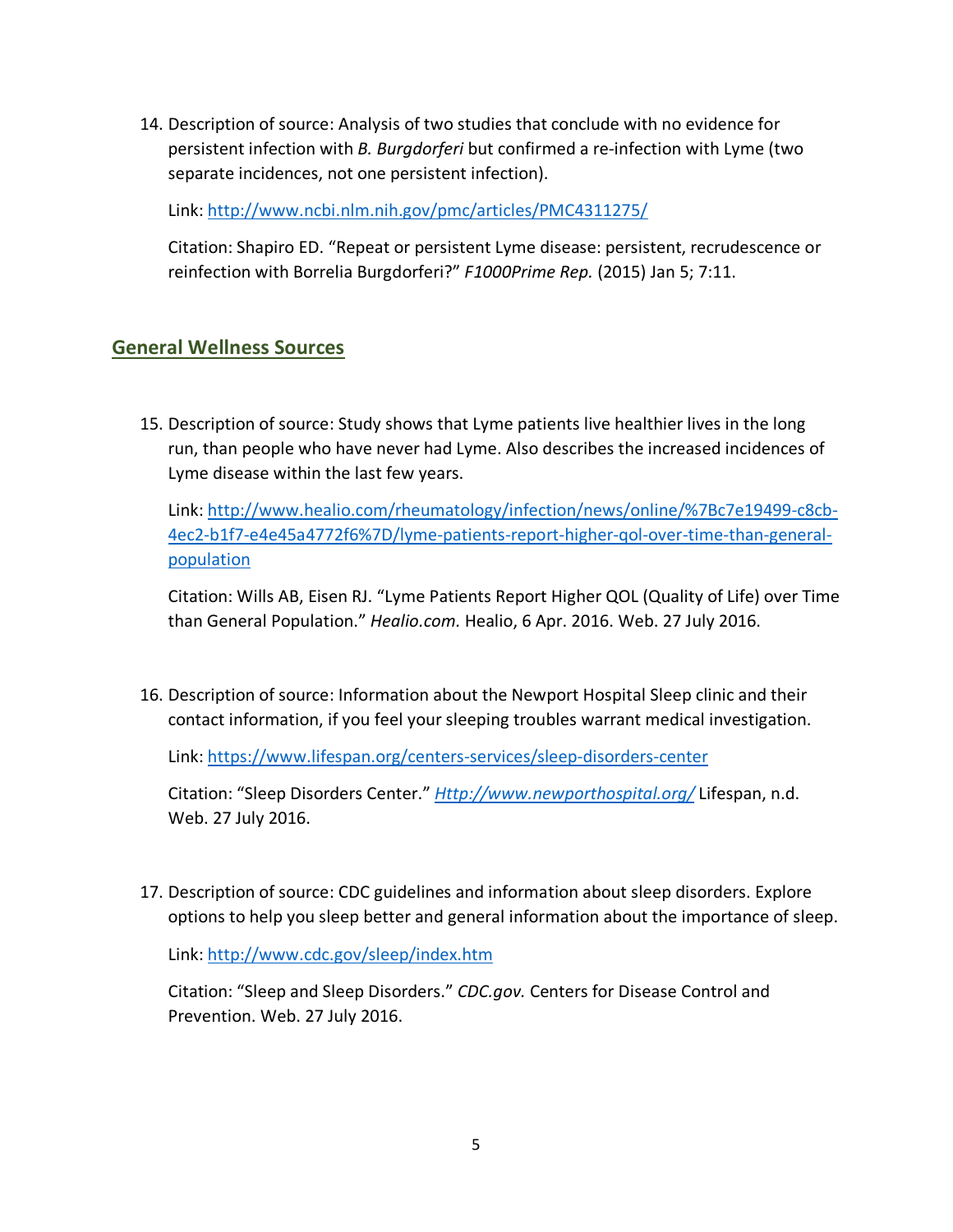18. Description of source: All about the CDC's recommendations for general physical activity (remember, you may need to follow modified exercise recommendations outside of the CDC guidelines). Discuss this with you doctor.

Link: https:/[/www.cdc.gov/physicalactivity/](http://www.cdc.gov/physicalactivity/)

Citation: "Physical Activity." *CDC.gov.* Centers for Disease Control, n.d. Web. 8 July 2016.

19. Description of source: Harvard discusses the science behind antioxidants and why they are good for you.

Link: [www.hsph.harvard.edu/nutritionsource/antioxidants](http://www.hsph.harvard.edu/nutritionsource/antioxidants)

Citation: "Antioxidants: Beyond the Hype." *[www.hsph.harvard.edu.](http://www.hsph.harvard.edu/)* Harvard, n.d. Web. 21 June 2016.

20. Description of source: Th Mayo Clinic gives examples of how to add antioxidants to your diet.

Link: [www.mayoclinic.org/healthy-lifestyle/nutrition-and-healthy](http://www.mayoclinic.org/healthy-lifestyle/nutrition-and-healthy-)eating/multimedia/antioxidants/sls-20076428?s=7

Citation: "Nutrition and Healthy Eating: Adding Antioxidants to Your Diet." *MayoClinic.org.* Mayo Clinic, n.d. Web.21 June 2016.

21. Description of source: Describes the role of gut microbiota in human health and disease.

Link: <http://www.ncbi.nlm.nih.gov/pmc/articles/PMC4566439/>

Citation: Bull MJ, Plummer NT. "Part 1: The Human Gut Microbiome in Health and Disease." *Inegr Med (Encintas).* (2014) Dec; 13(6): 17-22.

22. Description of source: The USDA revised the Food Pyramid we all grew up on. Now, instead of a pyramid, it is a plate showing portion sizes of the food groups you should have at every meal.

Link: [www.choosemyplate.gov/MyPlate](http://www.choosemyplate.gov/MyPlate)

Citation: "My Plate." *[Http://www.choosemyplate.gov/MyPlate.](http://www.choosemyplate.gov/MyPlate)* USDA, n.d. Web. 21 June 2016.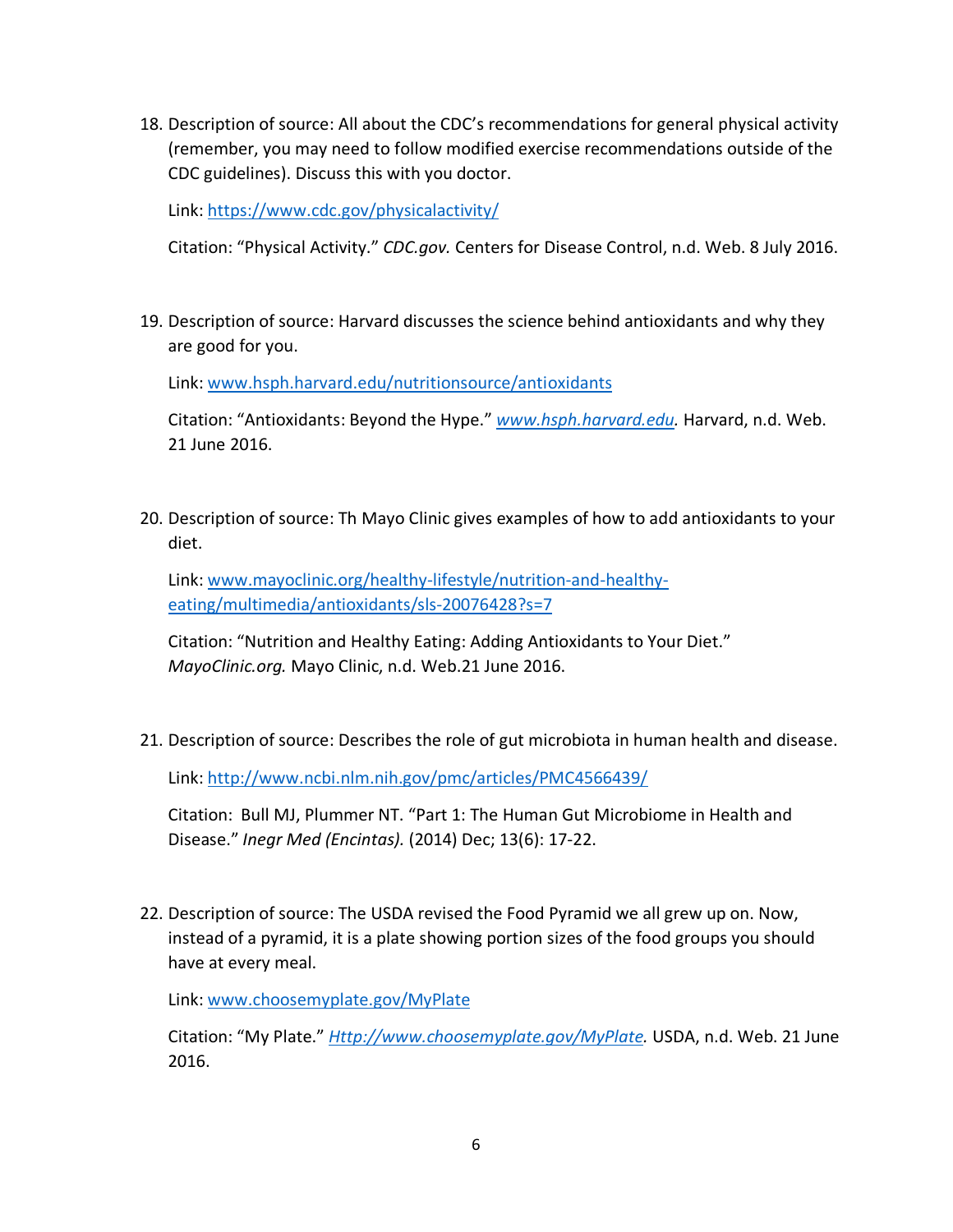23. Description of source: The Mayo Clinic discusses how to curb your salt intake. They give examples of high sodium foods that you may not know have a lot of salt.

Link: [https://www](http://www.mayoclinic.org/healthy-lifestyle/nutrition-and-healthy-eating/in-).may[oclinic.org/healthy-lifestyle/nutrition-and-healthy-eating/in](http://www.mayoclinic.org/healthy-lifestyle/nutrition-and-healthy-eating/in-)depth/sodium/art-20045479

Citation: "Sodium: How to Tame Your Salt Habit." *MayoClinic.org.* Mayo Clinic, n.d. Web.

21 June 2016.

24. Description of source: The CDC describes the opioid addiction epidemic and what can be done to stop it. This includes regulations on prescribing opioids for chronic pain which may be of interest to Lyme patients.

Link: [www.cdc.gov/drugoverdose/epidemic/index.html](http://www.cdc.gov/drugoverdose/epidemic/index.html)

Citation: "Injury Prevention & Control: Opioid Overdoes." *CDC.gov.* Centers for Disease Control, n.d. Web. 11 July 2016.

25. Description of source: Learn to recognize the symptoms of opioid withdrawal. People taking prescription medications should be aware of these signs even when taking them under strict guidelines. Call your doctor if you have any of these symptoms.

Link: https://americanaddictioncenters.org/withdrawal-timelines-treatments/opiate/

Citation: "Opiate Withdrawal Timelines, Symptoms and Treatment." *[Http://americanaddictioncenters.org/.](http://americanaddictioncenters.org/)* American Addiction Centers, n.d. Web. 11 July 2016.

26. Description of source: Sports Illustrated addresses the problem of opioid addiction in young athletes who have been given the medication for sports injuries. This article has suggested that there must be much stricter guidelines for prescribing such strong medications.

Link: [www.si.com/more-sports/2015/06/18/special-report-painkillers-young-athletes](http://www.si.com/more-sports/2015/06/18/special-report-painkillers-young-athletes-heroin-)[heroin-](http://www.si.com/more-sports/2015/06/18/special-report-painkillers-young-athletes-heroin-) addicts

Citation: Rodriguez K, Wertheim J. "Special Report: How Painkillers are turning young athletes into Heroin addicts." *How Painkillers are turning young athletes into Heroin addicts."* Sports Illustrated, 22 June 2015. Web. 11 July 2016.